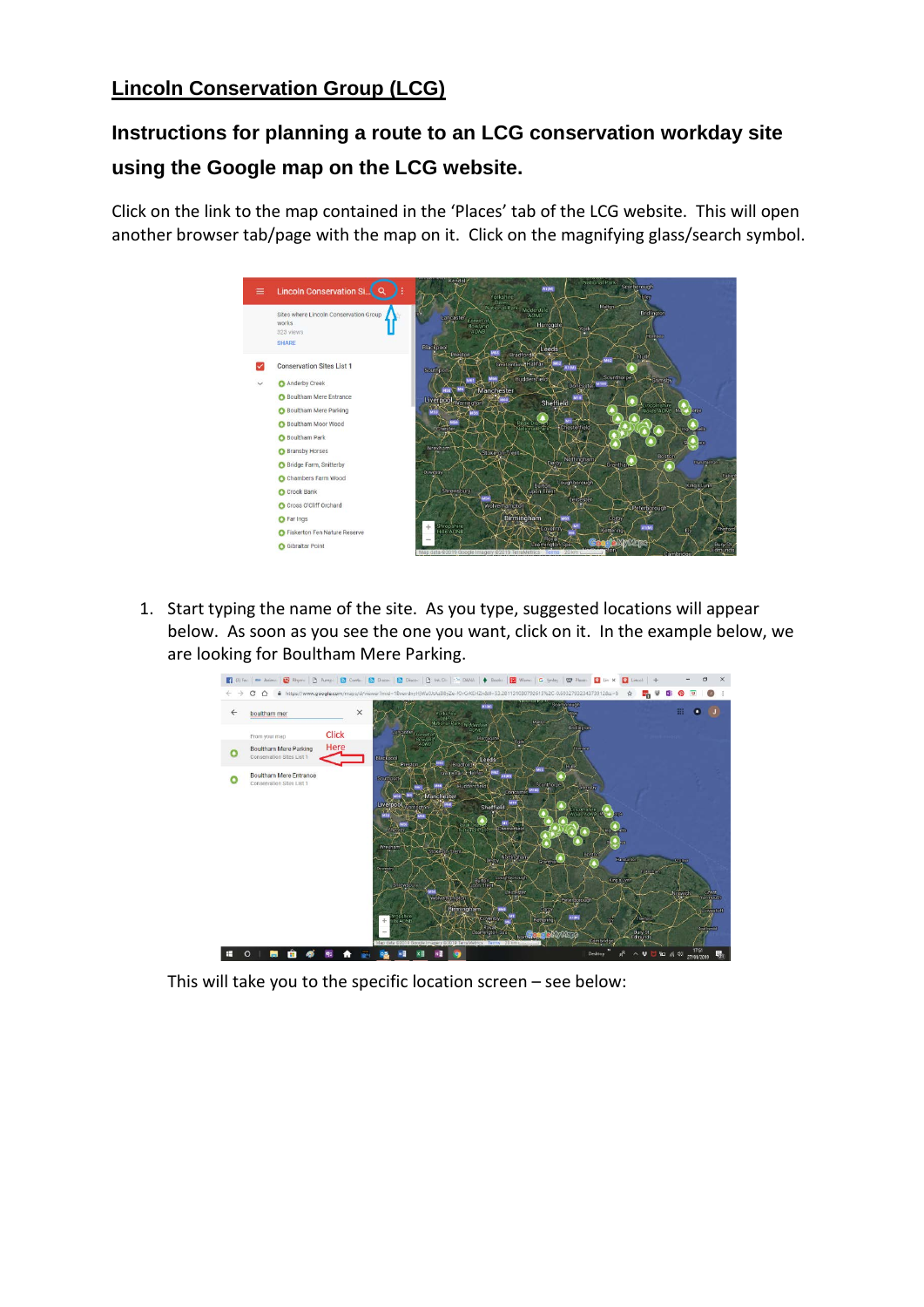

Click on the direction symbol – the right pointing arrow in the white diamond beside the name of the site (circled in blue in the example above). This will take you to the route planning screen.



This will open a new browser tab with your route shown in it. Make sure your correct starting place is shown in the 'From' space. Above we have shown the starting point as Hall Drive, near Boultham Park in Lincoln.

You can either print the map on paper for which you right click in the map (PC) and select 'print' or you can send the route to your phone by clicking on the link on the lefthand side of the screen ('Send directions to your phone'). Note that the words for this link disappear once you click on the 'DETAILS' link for the route, but on the detailed route page just click on the symbol of a rectangle with an arrow pointing into it and it does the same thing.

If you want to take your PC with you (!) just click on the car symbol at the top and then click on 'Leave now'.